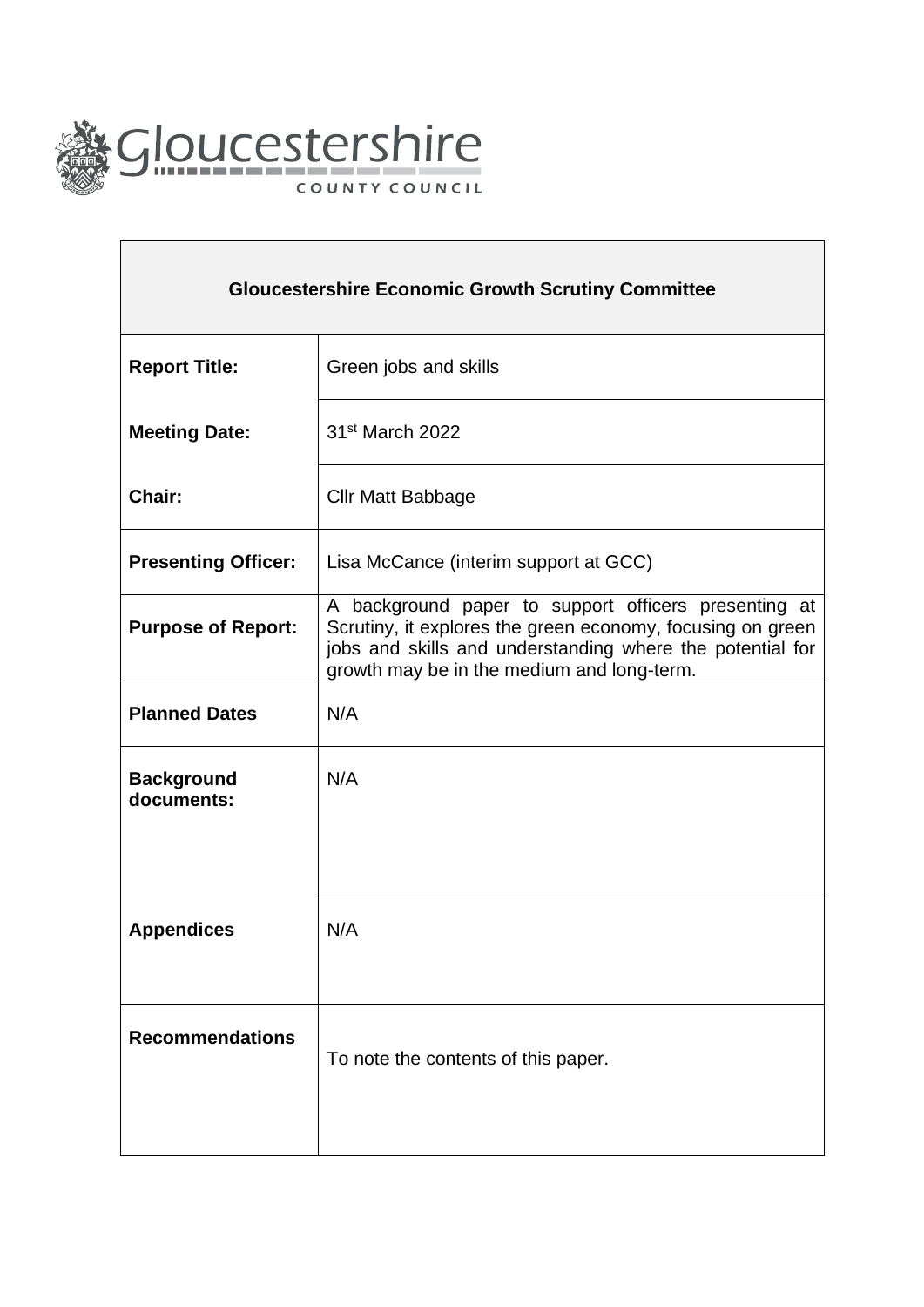# **Background**

This paper seeks to set out the current position regarding work across the county on the green economy as well as setting out data to highlight green jobs growth.

This paper will be given a short introduction at the Scrutiny meeting followed by a presentation from Rachel Brain (2030 Strategy Manager at Stroud District Council), Julian Atkins (Countywide Climate Change Coordinator) and Simon Pickering (Ecotricity); Rachel and Simon also Co-chairing the Energy Sector Business Group for Gfirst LEP. It is then proposed that the discussion is focused around two core questions:

- What does Green Economy mean in Gloucestershire?
- What is our strategic approach to shaping it?

## **Context**

The county, districts and Gfirst LEP all have a contribution to make to ensuring that zero-carbon targets are met in the future. At a central government level, current and emerging policy is signalling a more level playing field for all communities and places as we emerge from the pandemic. It includes a Ten Point Plan (2020) to build a greener economy, with a pledge to create 250,000 new green jobs by 2030 and the Net Zero Strategy: Build Back Greener (2021). The government also established a Green Jobs Taskforce which was charged with setting the direction for the job market as we "transition to a high-skill, low carbon economy" along with green job creation and stimulus packages from government.

At a county-level, the county council, districts, other public sector partners, the Gfirst LEP and the Local Nature Partnership have established Climate Leadership Gloucestershire. This group feeds into Leadership Gloucestershire to ensure priorities and activities are aligned. Contained within the terms of reference is the aim to raise the profile and level of action on climate change within the county. This will be done through four objectives including:

- 1. To develop and own a countywide action plan to tackle the most strategic and cross cutting climate change issues for Gloucestershire.
- 2. To integrate climate considerations into the plans and strategies developed by partners.
- 3. To provide a collective voice and leadership on action needed at a national level to support local delivery on climate action.
- 4. To present visible leadership on climate action for the county, raising awareness and promoting action by residents and organisations in Gloucestershire.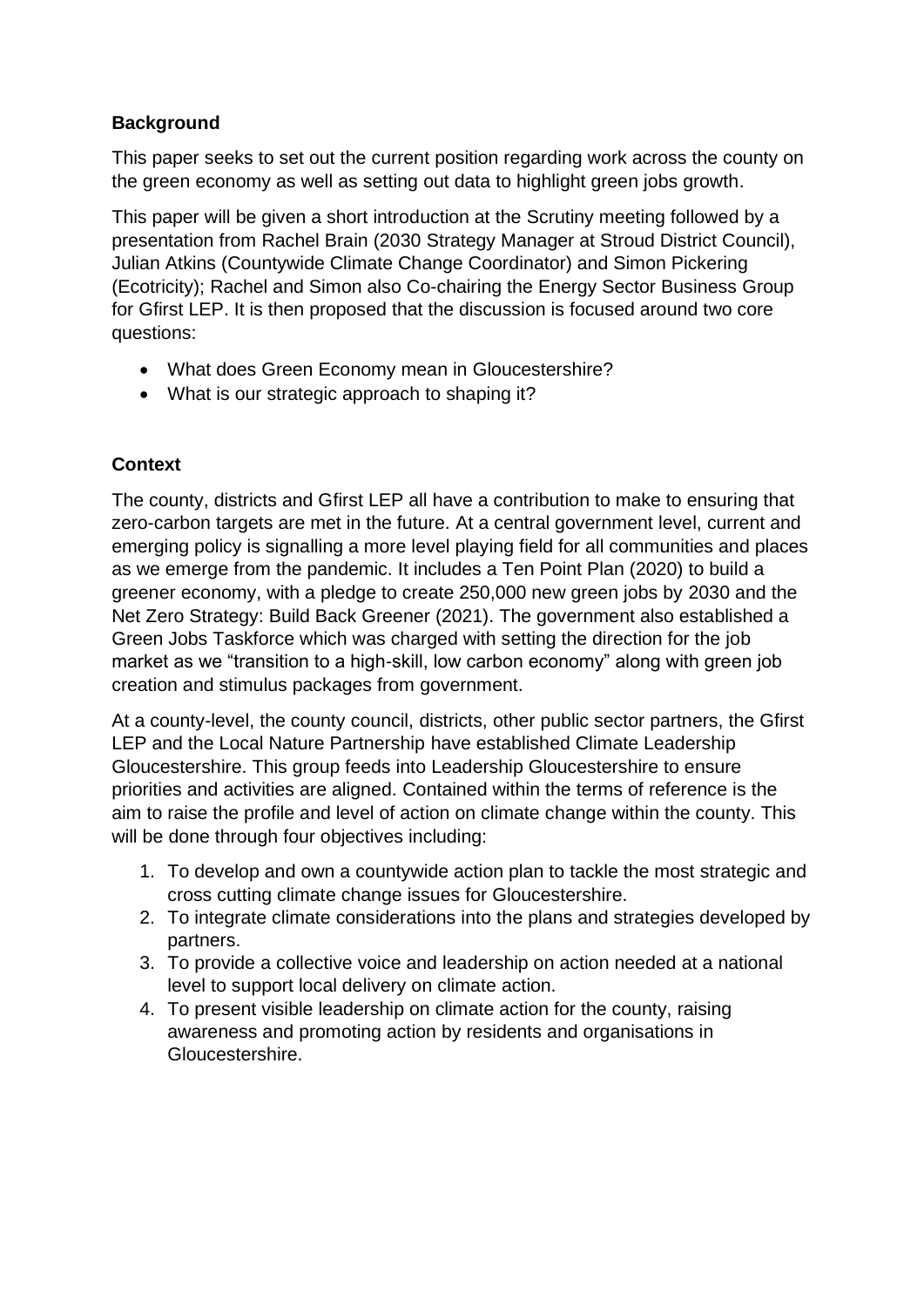Across Climate Leadership Gloucestershire, there are 10 themes, with a different partner or group of partners leading on each theme.

| Adaptation theme – lead Gloucester City Council                    |  |
|--------------------------------------------------------------------|--|
| Transport theme - lead Gloucestershire County Council              |  |
| Biodiversity theme - lead Gloucestershire Local Nature Partnership |  |
| Retrofit theme - lead Stroud District Council                      |  |
| Planning theme - lead Cheltenham Borough Council                   |  |
| Behaviour change theme - lead Police and NHS                       |  |
| Economy theme - lead G-First LEP                                   |  |
| Energy theme – lead Forest of Dean District Council                |  |
| Waste theme - lead Tewksbury District Council                      |  |
| Food and farming theme - lead Cotswold District Council            |  |

## Green Jobs in Gloucestershire

There are multiple approaches to defining the jobs within the green economy, and many believe that all jobs in the future will have a green dimension.

However, there is a country-wide shortage of skills to support the further development of the green economy. This is in part as consumer behaviour has not yet reached a level of demanding green goods, technologies and service at the scale required to reach zero carbon targets.

As a start point for this discussion, this paper sets out an estimation of the total number of low-carbon jobs required and the associated skills demands to support the transition to net zero by 2030 and 2050. It follows the methodology created by the Local Government Association's work on the Low Carbon Renewable Energy Economy (LCREE) and maps it across Standard industrial classification of economic activities codes (SIC).

The data should be considered an indicator of where efforts to support the green economy should focus alongside the local intelligence and industry experts.

## What is the data telling us?

The LGA research concluded that 694,000 direct jobs will be created in the LCREE by 2030 in England, rising to 1.18m by 2050.<sup>1</sup> This dataset has been used to consider growth in the green economy in Gloucestershire.

**Fig1** below shows the number of Low Carbon Renewable Energy Economy (LCREE) jobs projected to be in Gloucestershire by sector in 2030 and 2050, and the percentage change between the 2 years. Gloucestershire is projected to have 12,584 LCREE jobs by 2030 and is expected to rise by 61% to 20,263 LCREE jobs by 2050. The increase in Gloucestershire is projected to be lower than the regional (69%) and national (70%) figures for the same time period.

Also from the graph, it is evident that the top primary LCREE employment generating sector for Gloucestershire is the Low-carbon electricity sector. This sector is projected to account for more than half of all LCREE jobs in the county, 55% of all

<sup>1</sup> Local green jobs - [accelerating a sustainable economic recovery | LG Inform](https://lginform.local.gov.uk/reports/view/lga-research/estimated-total-number-of-direct-jobs-in-low-carbon-and-renewable-energy-sector?mod-area=E09000006&mod-group=AllBoroughInRegion_London&mod-type=namedComparisonGroup)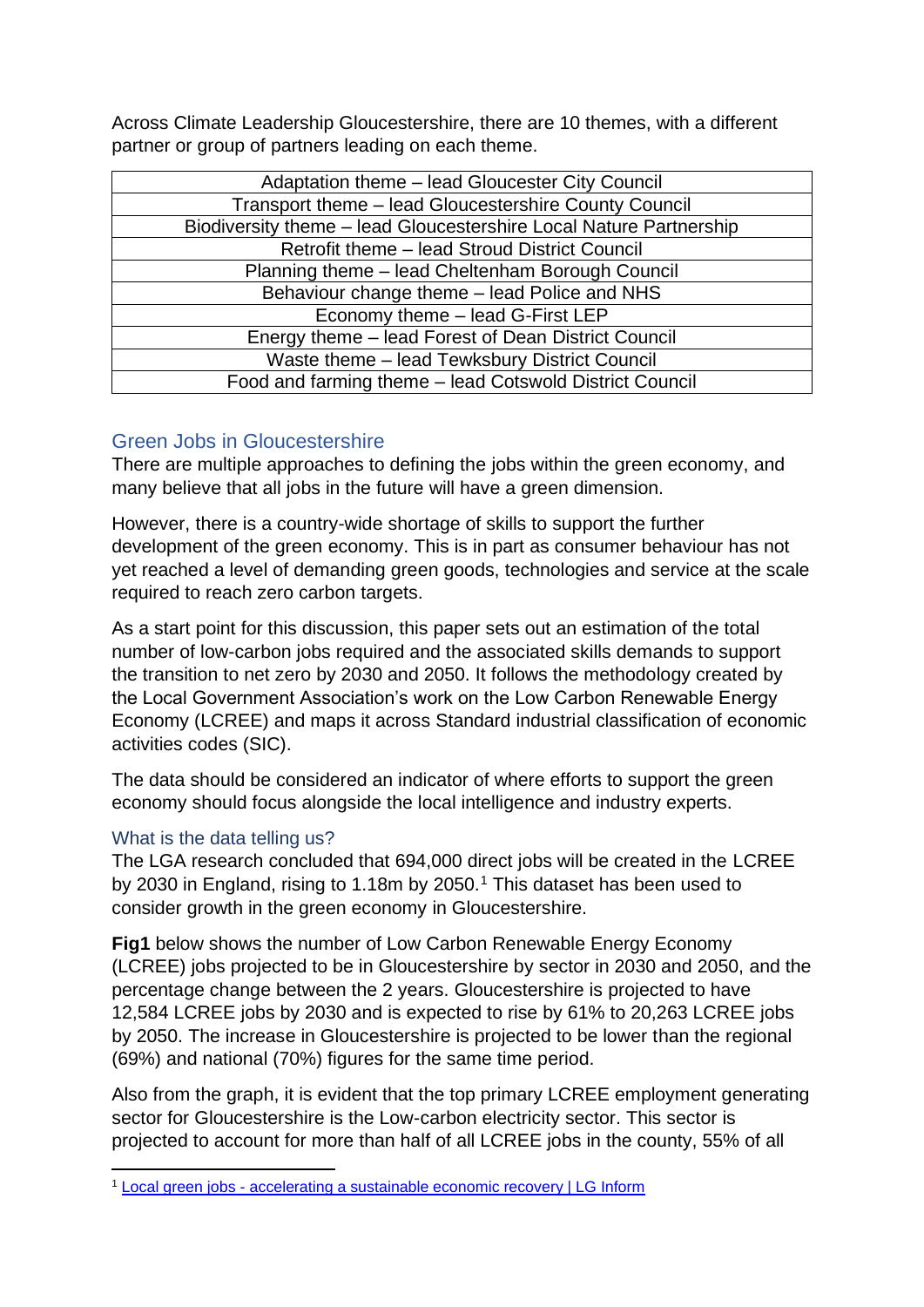LCREE jobs in 2030 and 56% in 2050. Jobs in this sector are expected to rise 64% from 6,901 jobs in 2030 to 11,335 jobs in 2050. The largest percentage rise is expected in the Low-carbon services sector between the 2 years, by 181%, with LCREE jobs in this sector expected to rise from 521 jobs in 2030 to 1,465 jobs in 2050. However, this sector accounts for only a small proportion of total LCREE jobs in the county, 4% in 2030 and 7% in 2050.



**Fig2** displays the number of estimated LCREE jobs by sector in 2030 and 2050 for Gloucestershire, the South West region, and England. The LGA data suggests that Gloucestershire will have a higher proportion of green jobs in the Low-carbon electricity sector compared to the South West region and England. In contrast, projected jobs in the Low-carbon services and Low emission vehicles sectors are expected to make up a larger proportion of total LCREE jobs regionally and nationally in comparison to the county.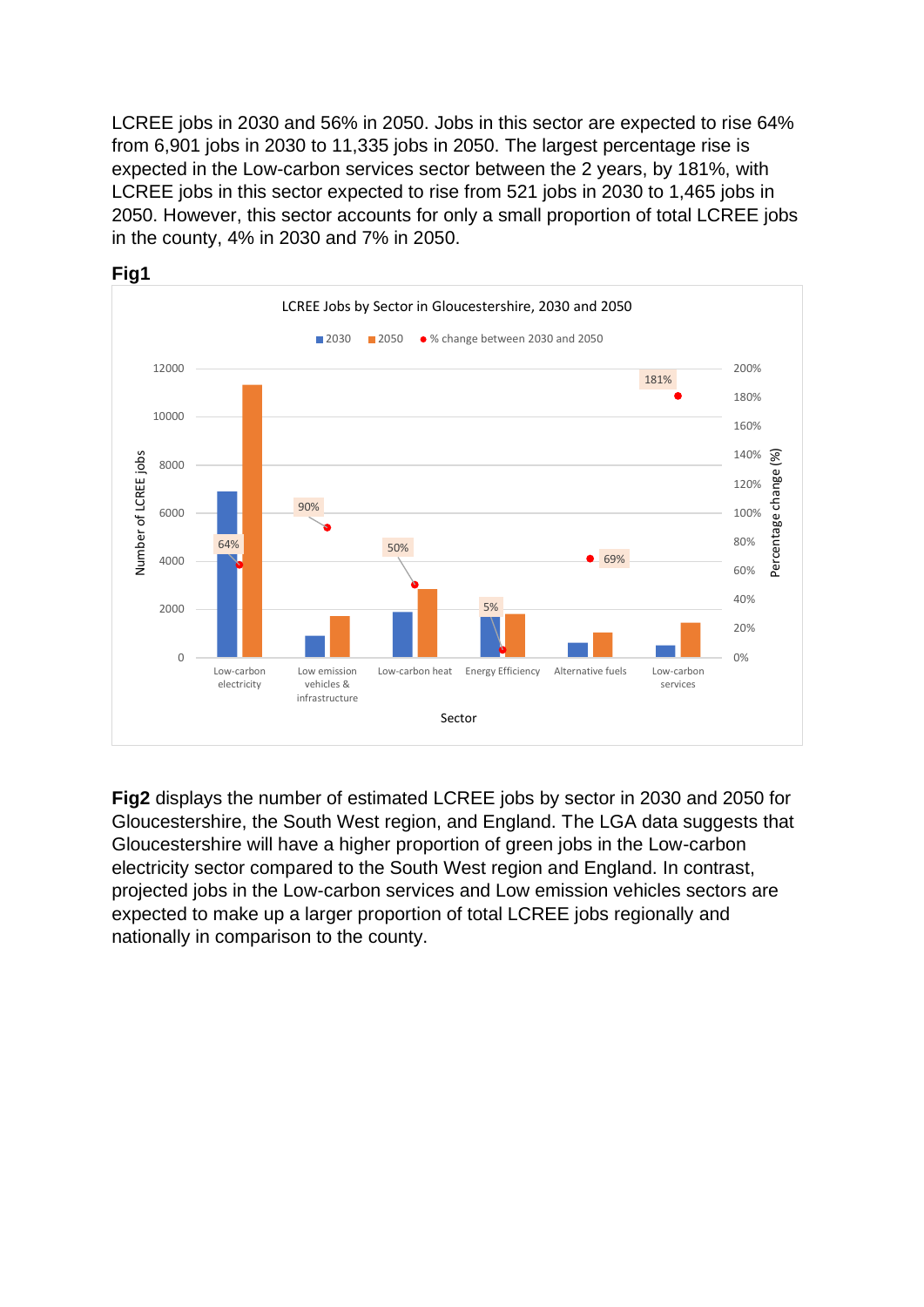

**Fig3** shows LCREE job projections by district in Gloucestershire. Looking at LCREE projections by districts shows some areas within the county are expected to have more green jobs than others in the future. Gloucester is anticipated to have the highest number of LCREE jobs within the county across both years, accounting for 45% of total LCREE jobs across the county in 2030 and 44% in 2050. All districts are projected to see their number of LCREE jobs rise by at least 50% between 2030 and 2050, with Tewkesbury expected to see the largest rise of 83% and Cotswold the lowest at 54%.



Percentage change (%)

Percentage

 $(%)$ 

ge chanj

**Fig3**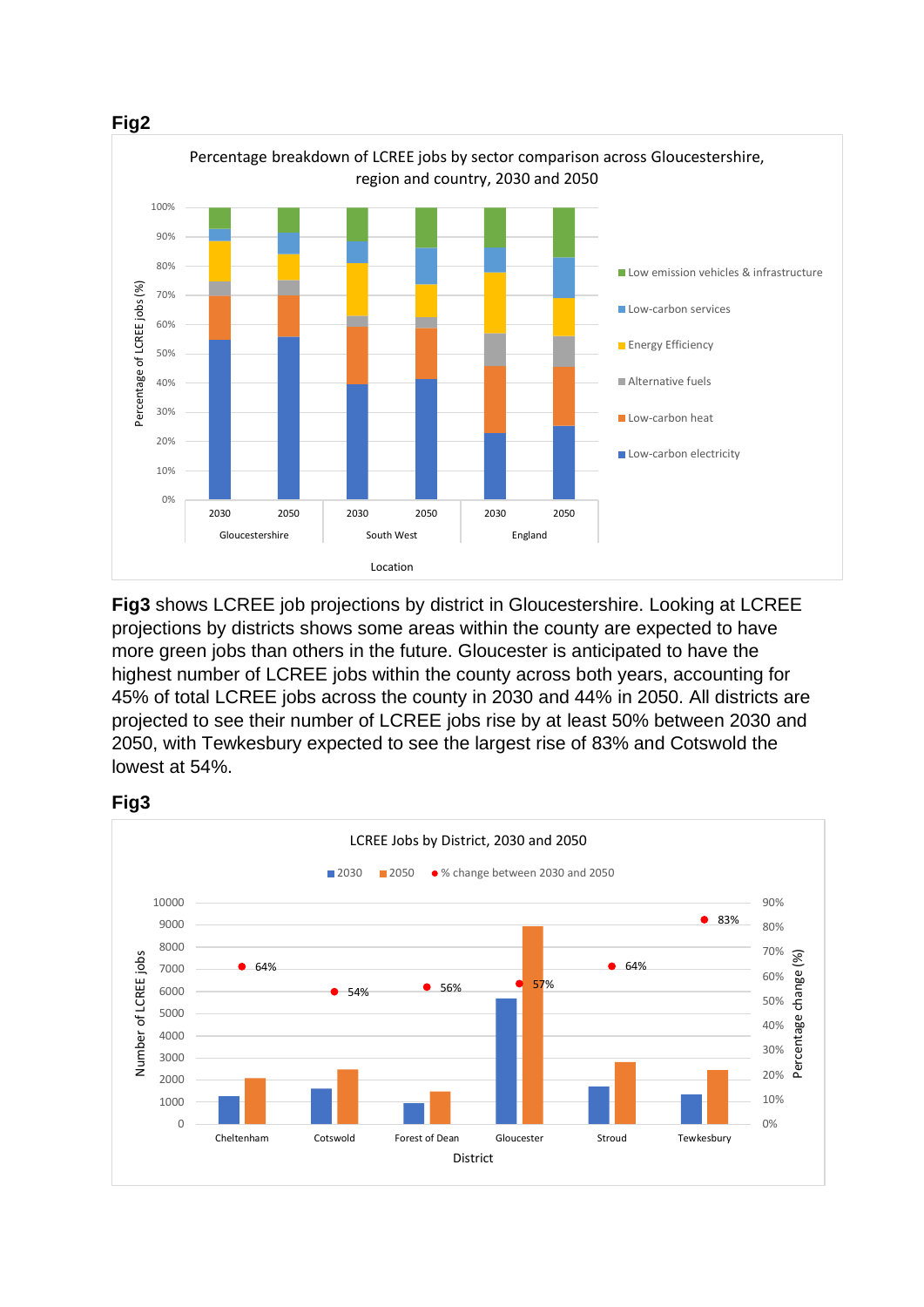**Fig4** shows LCREE jobs in Gloucestershire and its geographical neighbours. Gloucestershire is projected to have the highest number of jobs in 2030 and 2050 in comparison with its neighbours, with Oxfordshire and Bristol having the next highest number of LCREE jobs amongst the comparison group. However, other areas are projected to see larger increases in their number of LCREE jobs between 2030 and 2050, with Gloucestershire's projected increase of 61% only higher than those of Herefordshire (53%) and Worcestershire (59%).



#### **Fig4**